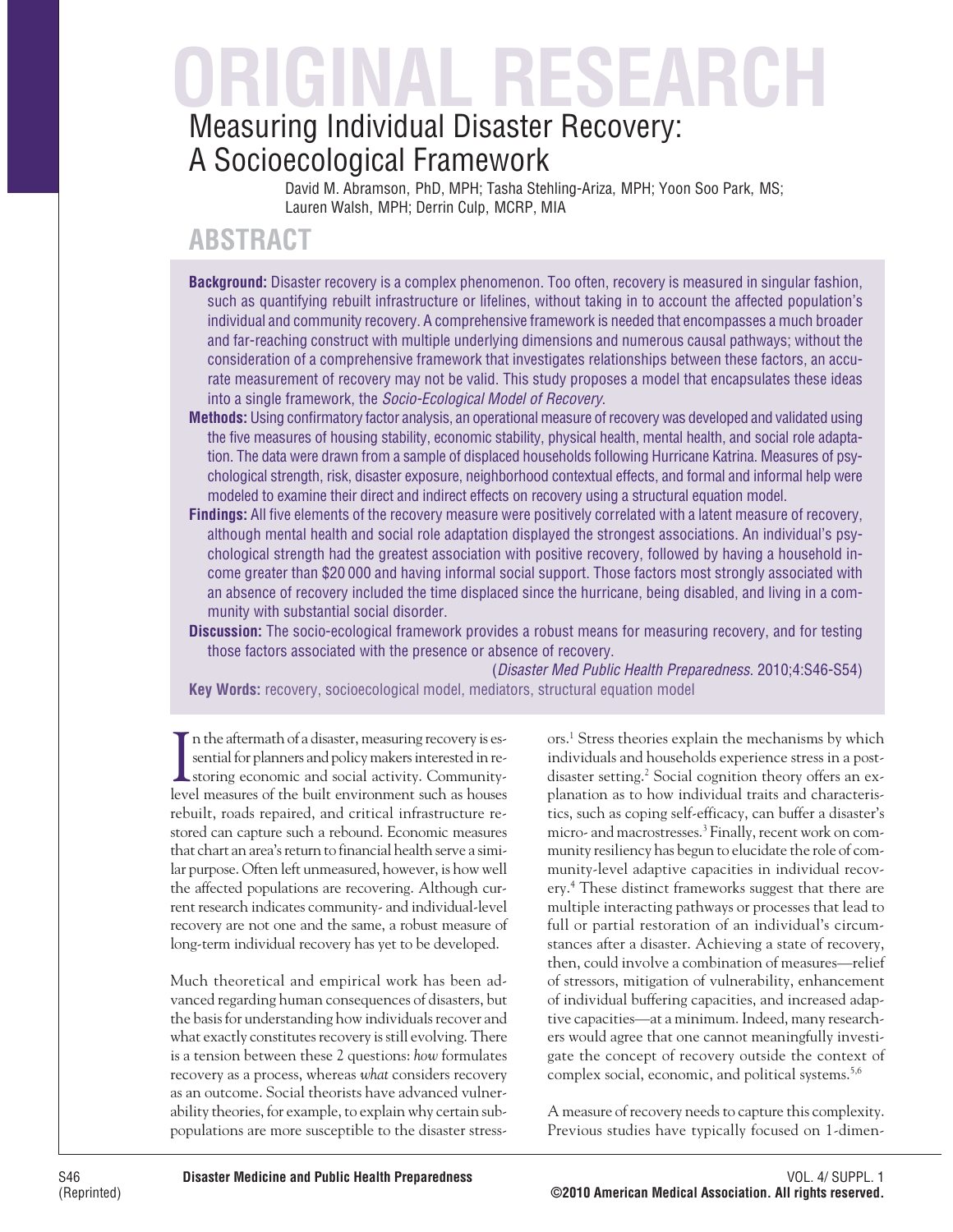sional measures of recovery (eg, mental health, employment, housing stability) rather than incorporating multiple indicators of recovery into a single measure. This study proposes and validates an operational measure of recovery that incorporates multiple dimensions of an individual's recovery after a disaster. These dimensions include stable housing, good mental and physical health, stable economic circumstances, and positive social role adaptation. Following the development of a comprehensive outcome measure, we use a socioecological framework to investigate factors that mediate and moderate the causal pathways leading to recovery.

### **SOCIOECOLOGICAL MODEL OF RECOVERY**

Socioecological models can help the researcher hypothesize and articulate complex interactions among interpersonal, organizational, community, and social systems and their subsequent effects on health.7 The models help conceptualize factors involved in the causal process and illustrate which variables are incorporated as a part of the outcome measure itself. Use of such a framework allows for the integration of multiple causal processes at various systemic levels to better understand complex pathways to a multidimensional outcome. In the context of a long-term individual recovery model, a socioecological framework can help researchers visualize potential relations between individual characteristics and exposures and the recovery outcome. Socioecological models, furthermore, allow researchers to incorporate the many indicators of recovery established in the literature in a more encompassing recovery outcome measure. To date, few disaster researchers have operationalized this type of framework in this context. In their 2003 and 2005 analyses of life recovery among survivors of the 1995 Kobe, Japan, earthquake. Tatsuki, Koshiyama, and Hayashi used a socioecological approach to investigate the life recovery process and individual recovery as an outcome.8-10They use the term*life recovery* to encompass the many social aspects of recovery noted earlier and to distinguish it from infrastructure recovery that focuses on bricks and mortar. Although the socioecological framework has been used in other public health research domains, Tatsuki, Koshiyama, and Hayashi are, to our knowledge, unique in applying such a framework within recovery research.

As described previously, a multitude of factors may be included in socioecological models. The research literature consistently has identified improvements in or attainment of 5 dimensions of individual circumstances as indicators of recovery: housing stability, stable economic resources, good mental health, good physical health, and positive social role adaptation. Housing stability and consistent economic resources are among the most widely accepted indices of postdisaster recovery. Researchers have identified stable housing as an underlying foundation for recovery and have concluded that "delays in reestablishing housing all too often delay all other dimensions of recovery."11,12 Economic stability parallels housing stability in its role within long-term individual recovery. A number of studies have demonstrated that access to economic resources among disaster victims serves to buffer or mitigate the effects of the disaster.<sup>4,13-15</sup>

Good mental and physical health also have been used widely as indicators of individual recovery. In terms of mental health, the literature is still rife with disagreements about whether disasters cause clinical disorders, which disorders, and their severity and duration.<sup>16</sup> It is largely agreed upon, however, that recovery implies, among other outcomes, a return to some kind of routine, normalcy, or stability, even if at a lower absolute level of satisfaction or welfare than before the event. Such routine or normalcy restores the ability to feel both safe and contented with one's life circumstances.4,17 In terms of physical health, separation from familiar objects, surroundings, and people due to involuntary relocation has been shown to increase helplessness and despair and lead to increased physical impairments.18 Social role adaptation is a fifth dimension of individual circumstances that has been identified as indicative of individual recovery. As described above, Tatsuki et al have articulated a life recovery model that substantiates the importance of adaptive social roles and communal identities in recovery processes.<sup>8-10</sup> Mental health researchers also demonstrate that the more successful recovery policies and programmatic interventions are those that support social role adaptation and its connection to place.<sup>19</sup> Community engagement, indigenous support systems, and locally acceptable recovery activities (including mutual assistance, charity, pioneering entrepreneurship and actions such as the reopening of a church or school) reinforce families' sense of safety and security and are believed to contribute to better overall recovery.20-22

The present analysis used a socioecological framework to develop a durable measure of individual recovery and explored how communal, intrapersonal, and interpersonal factors are associated with recovery. The objectives of this analysis were to develop an operational measure of individual recovery that incorporates mental health, housing, economic, and social domains and to assess how mediators and moderators influence recovery.

## **METHODS**

## **Data**

The empirical data used for this study come from the Gulf Coast Child & Family Health (GCAFH) project, which enrolled 1079 Louisiana and Mississippi households displaced or heavily affected by Hurricane Katrina. Respondents were recruited 6 to 12 months after the hurricane using randomly sampled Federal Emergency Management Agency–subsidized housing sites and census blocks identified as moderately to extensively damaged using Federal Emergency Management Agency assessments. For the purposes of this analysis, cross-sectional data collected from the 844 respondents interviewed at the fourth wave of data collection (41⁄2 years postdisaster) were used. A bias analysis showed that there were no significant differences between the baseline cohort and those interviewed at wave 4. A detailed account of the sampling framework and a description of the cohort at recruitment can be found in a previous issue of *Disaster Medicine and Public Health Preparedness*. 23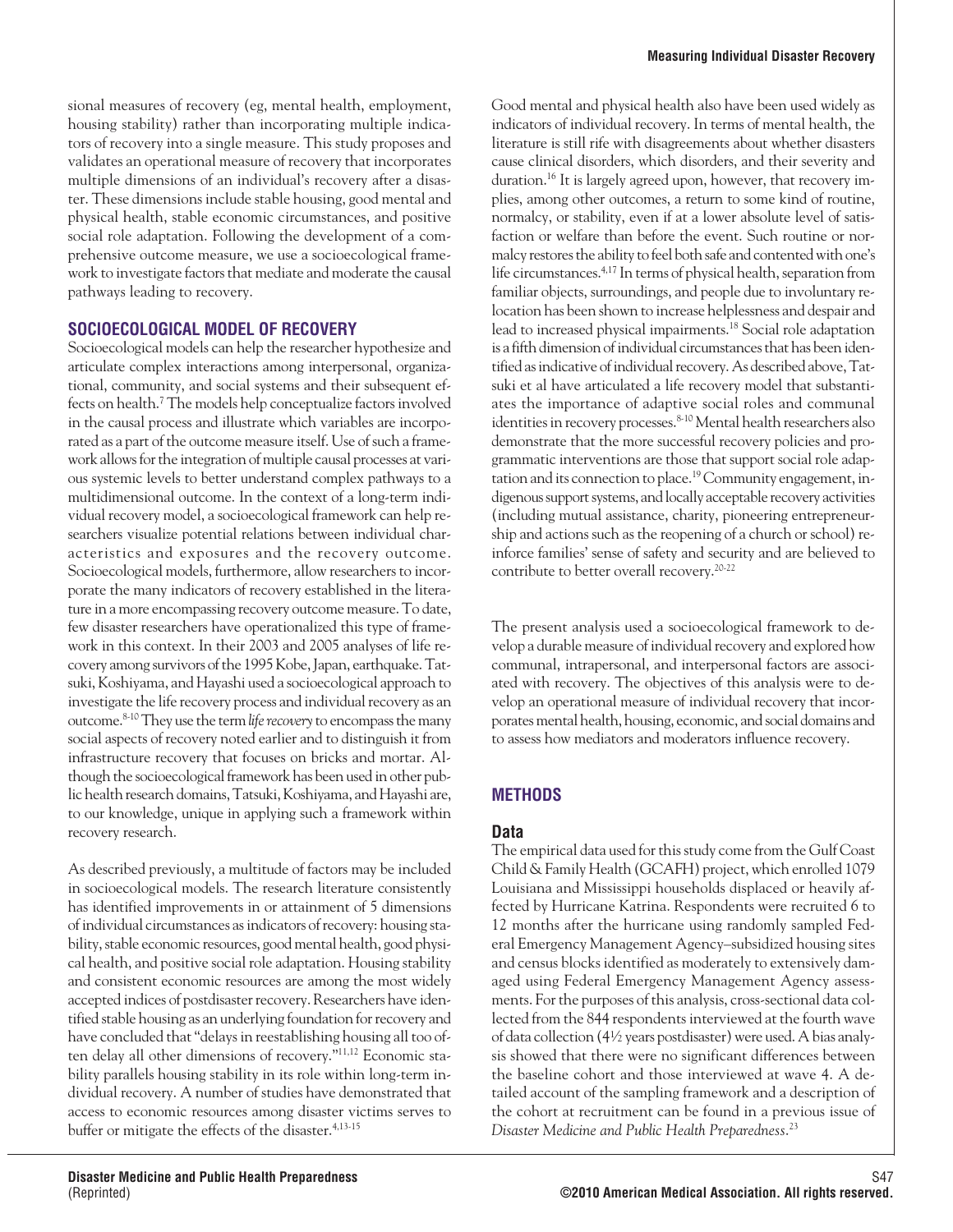## **Developing a Psychometrically Valid Measure of Recovery**

In disciplines including the medical, psychological, educational, and social fields, variables that describe substantive theory are classified into 2 types: observed (manifest) and unobserved (latent). Examples of the former are variables that can be measured directly such as income, number of siblings, or weight; in their basic forms, all directly collected data are observed measurements. There are instances, however, when it becomes necessary to study unobserved variables (eg, intelligence, depression, health conditions) that cannot be captured fully by a single observed variable. In practice, these latent variables can be measured using a combination of observed variables. For example, obesity is a latent variable that is assessed by accounting for observable measurements of body mass, waist, and hip indexes $24$ ; similarly, asthma is a latent variable represented by the manifest variables of hyperactive airways, lung function, and pulmonary inflammatory processes.

As described above, recovery encompasses many complexities and thus cannot be measured as a single observed variable. The present study examined recovery as a latent variable composed of 5 dimensions. The first dimension was stable housing, which was determined using a series of items designed to measure whether the respondent lived in permanent or stable housing and did not anticipate moving for at least 1 year. The second dimension was stable economic circumstances, which referred to sufficient economic resources to maintain a reasonable quality of life; this was measured by a stable household-level inflow of income through

# **FIGURE 1**

salary or wages from a full- or part-time job and/or Social Security benefits, and continued employment for 1 year. The third and fourth components of recovery were good physical and mental health. The constructs used were those defined in the Medical Outcomes Study Short-Form Version 2 (SF-12) instrument, which describes positive physical functioning, maintenance of good mental health, and positive psychological and emotional functioning.25,26 Finally, the fifth dimension was social role adaptation, which incorporated the family functioning scale used by Tatsuki and Hayashi to measure the strength of functional social ties within the household.10

The general methodological framework for this analysis uses the structural equation model (SEM) approach.<sup>27</sup> In general, SEMs are regression models with both observed and latent variables and comprise measurement and structural components. The measurement component is used to create the latent variable (ie, the recovery measure from the 5 dimensions) and the structural component is used to model the various paths that construct the relations between the latent and observed variables. Figure 1 is a simplified diagram that illustrates both the measurement and structural components of the SEM used in this study. The final outcome of the model is "recovery," which is the lower-right circle of the diagram. There are 2 mediating factors—"neighborhood" and "help"—and 1 "exposure" variable. Neighborhood is another latent variable. It was measured using a scale comprising 14 items that were used to create 2 subfactors, social and physical disorder, and is a modified version of the neighborhood effects measure used by Tatsuki and Hayashi.10 Help was categorized into

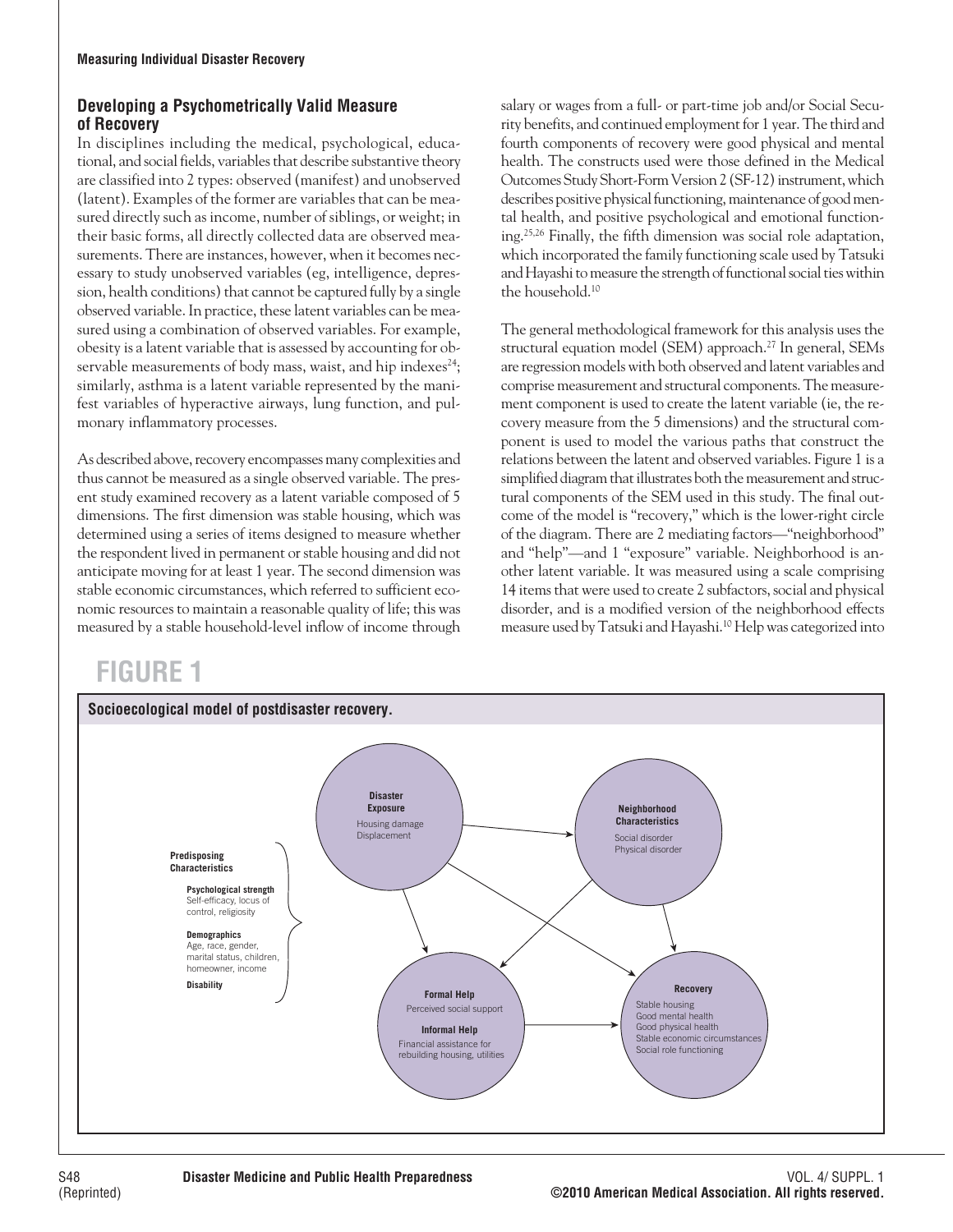2 forms: (1) informal help, which included perceived and received social support, measured using a 5-item scale on being able to rely on others for everyday favors, receiving health care, receiving economic support for medical emergency, receiving housing help, and having someone to talk to about family relationship troubles, and (2) formal help, which included having received relief services for immediate needs and help toward restoration and rehabilitation of housing. The exposure variable was observed using discrete measurements of years displaced and the extent of housing damage.

Two moderators were incorporated into the model: psychological strength and disability. The former was treated as a latent variable composed of 3 indicators: (1) self-efficacy (ie, the perceived capacity to adapt to stressors as measured by the general perceived self-efficacy scale from Schwarzer and Jerusalem<sup>28</sup>), (2) locus of control (ie, the purposive action and life consequences governed by an individual that indicated whether there were barriers in his or her life, outlook on success, and control of things happening in life), and (3) religiosity (ie, frequency of institutional attendance of religious services). Disability was a self-identified variable offered as an option when asked for occupational status in the GCAFH survey. Sociodemographic variables including age, race and ethnicity, sex, marital status, household composition, homeownership at the time of Katrina, and household income were included in the model as predisposing characteristics to control the effect of the outcome.

## **Reliability and Validity of the Recovery Measure**

When developing a measure, both reliability and validity should be addressed. Reliability refers to consistency of measurements, whereas validity ensures the inclusion of relevant ideas used to develop the measure. As noted by Allen and Yen, satisfying validity infers reliability.<sup>29</sup> There are various types of validity, how-

ever, and among them, construct validity encompasses the broad definitions used by most researchers to quantify the extent to which an operationalization measures the concept it is supposed to measure.<sup>30</sup> SEMs provide an elegant method of achieving construct validity because measures of model fit can be used to establish validity. SEMs can also be simplified; when SEMs have measurement components and lack structural components for constructing the latent variable (ie, missing the regressional part of SEMs that models the relation between latent and observed variables), they become models of confirmatory factor analysis (CFA), another common tool for creating and validating measures.<sup>31</sup>

This study used 2 analytical steps that encompass both CFA and SEM. The first step involved developing and validating the latent variables used for this study, which included the operational measure of recovery from the 5 dimensions and factors that pertain to psychological strength and neighborhood effects (ie, treating social and physical disorder as separate but correlated factors). CFA was used to test whether the theorized variables were sufficient to create each latent factor. Indices of model fit from running CFA were examined to infer the satisfaction of construct validity of the hypothesized model. In the next step, recovery was tested for face validity, to test for association with a subjective measurement of recovery. This was done using an independent samples *t* test. In the ensuing phase of the analytical plan, associations and pathways of factors leading to recovery were tested by combining the measurement (eg, CFA from the latent variables) and structural components (eg, multiple paths incorporating mediators and moderators) of the model into a simultaneous SEM. This final step completed the test for developing the socioecological model of recovery. Unlike traditional methods of path analysis, an SEM approach validates the proposed model with both its components and statistical error included under a single framework.



 $*$ *\*P*<.01.  $***P<.001$ .

**FIGURE 2**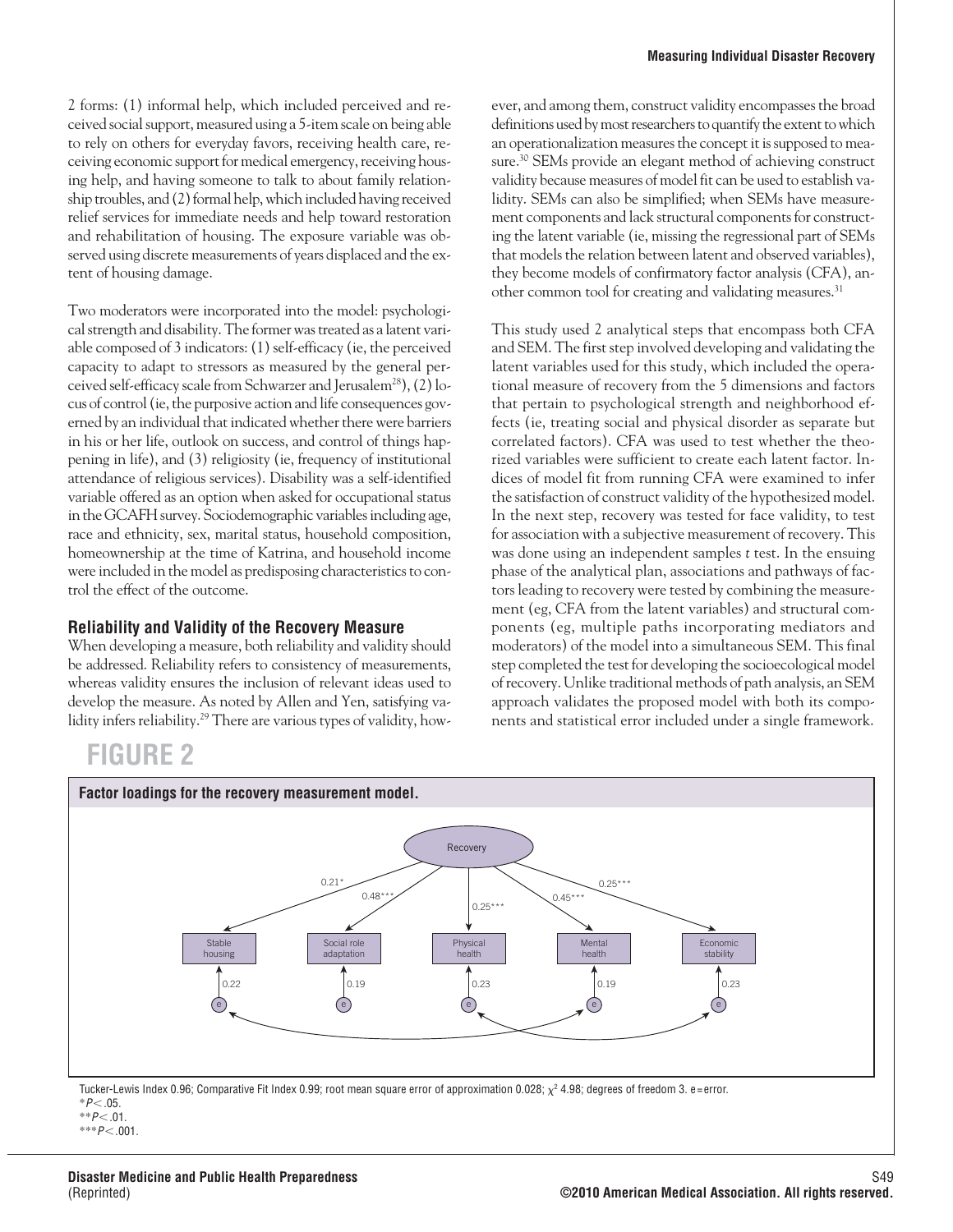#### **Measuring Individual Disaster Recovery**

## **RESULTS**

Latent variables, including the recovery measure, were developed as discussed in the Methods section; Figure 2 displays the factor loadings and fit of the model. Following standard convention used in SEM, observed variables are displayed in boxes and latent variables are shown in circles. The factor loadings presented in Figure 2 show standardized estimates that can be interpreted as correlation coefficients, although they are actually regression coefficients corresponding to the latent recovery variable. The factor loadings exhibit the strength in association between the observed variable and the latent variable. Among variables used to create the recovery measure, social role adaptation and mental health were most positively associated, with factor loadings of 0.48 and 0.45, respectively (*P*.001). Physical health, economic stability, and stable housing were also positively correlated, but at about half the magnitude (0.25, 0.25, 0.21, respectively). Residual variance of the observed variables is shown to indicate the magnitude of variability in the error terms. Following the recommended model indices of Hu and Bentler,<sup>32</sup> fit statistics for the recovery measure were good. The Tucker-Lewis Index (TLI) and Comparative Fit Index (CFI) should be close to 1 for a good fitting model; they were both excellent in this analysis, with the TLI 0.96 and the CFI 0.99. Good models also have a root mean square error of approximation (RMSEA) of  $\leq$  0.07; the RMSEA for the recovery factor was good at 0.028. As a measure of face validity, a *t* test was run to investigate the relation between our recovery construct and a subjective, self-assessed measure of recovery taken from the GCAFH survey. Participants who responded that their situation was better than or similar to what it had been before Hurricane Katrina had significantly greater

## recovery scores than participants who responded otherwise, *t*(842) = −10.56; *P* < .001.

In addition to the recovery measure, 2 additional latent factors were created for preexisting psychological strength and neighborhood characteristics. Figures 3 and 4 show the results of the CFA. In order of magnitude, psychological strength was positively associated with locus of control (0.76; *P*.001), selfefficacy (0.37; *P*.001) and religiosity (0.15; *P*.05). Locus of control was primarily driven by disagreement with the statements "People like me don't have a very good chance to be successful in life" and "Every time I try to get ahead, something or someone stops me" (factor loadings of 0.60 and 0.49, respectively;  $P$ <.001). A weaker but highly significant correlation existed between locus of control and agreement with the statement "I can handle most things that happen in my life" (0.29; *P*<.001). The fit for the psychological strength model was excellent, with a TLI and CFI of 1.00 and RMSEA of 0.001.

The neighborhood characteristics factor was based on 2 subfactors: social and physical disorder. The correlation between these 2 domains was 0.70 with  $P < .001$ . Social disorder was significantly correlated  $(P < .001)$  with each of its variables; the highest correlation was with concern about being robbed (factor loading 0.79) and weakest with concern about their child being out at night (factor loading 0.66). Similarly, physical disorder was correlated with all of the variables, ranging from 0.74 for abandoned cars to 0.60 for graffiti on buildings. Estimates for the model fit ranged from very good, according to the TLI and CFI (0.93 and 0.95, respectively), to adequate, as indicated by the RMSEA of 0.073.

# **FIGURE 3**



 $*$ *\*P*<.01.  $***P<.001$ .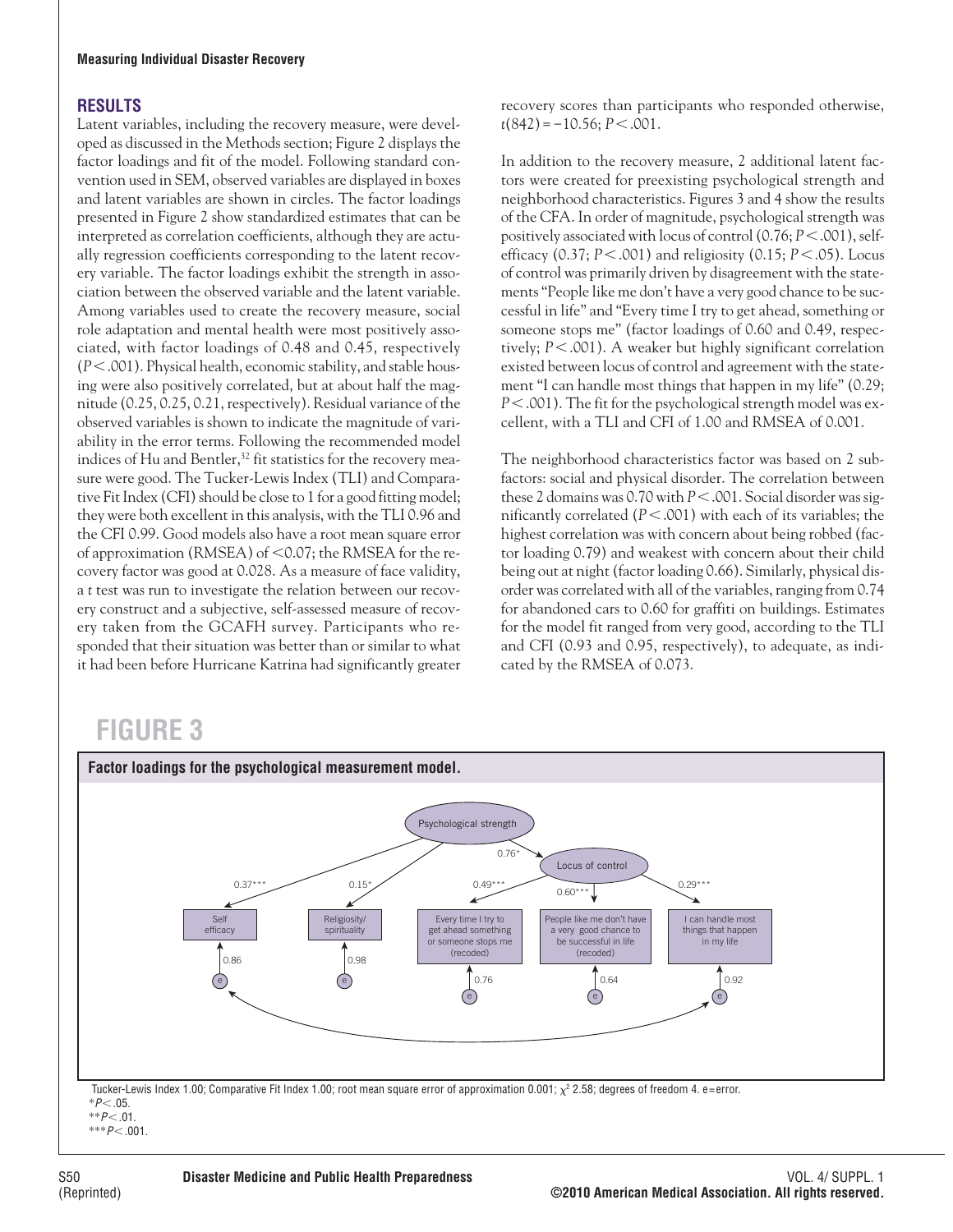# **FIGURE 4**



Tucker-Lewis Index 0.93; Comparative Fit Index 0.95; root mean square error of approximation 0.073;  $\chi^2$  387.84; degrees of freedom 71. e=error.  $*P$  < .05.

 $* p < .01$ .

\*\*\**P*.001.

## **TABLE 1**

| Structural Equation Model Factor Loadings (Direct Effects) From the Socioecological Model of Recovery                   |                                                  |                                |                                    |                                  |                                           |                                 |                                    |                                 |                                           |                                  |
|-------------------------------------------------------------------------------------------------------------------------|--------------------------------------------------|--------------------------------|------------------------------------|----------------------------------|-------------------------------------------|---------------------------------|------------------------------------|---------------------------------|-------------------------------------------|----------------------------------|
|                                                                                                                         | <b>Recovery</b>                                  |                                | <b>Social Disorder</b>             |                                  | <b>Physical Disorder</b>                  |                                 | <b>Formal Help</b>                 |                                 | <b>Social Support</b>                     |                                  |
| Factor, Variable ( $n = 844$ )<br>Demographics<br>Age, y                                                                | <b>Estimate</b>                                  | <b>SE</b>                      | <b>Estimate</b>                    | <b>SE</b>                        | <b>Estimate</b>                           | <b>SE</b>                       | <b>Estimate</b>                    | <b>SE</b>                       | <b>Estimate</b>                           | <b>SE</b>                        |
| $35 - 49$<br>$50 - 65$<br>$\geq 66$<br><b>Black vs others</b>                                                           | $-0.086*$<br>$-0.095*$<br>$-0.107**$<br>$-0.008$ | 0.039<br>0.044<br>0.04<br>0.03 | 0.065<br>0.073<br>0.083<br>0.017   | 0.049<br>0.055<br>0.051<br>0.038 | $-0.009$<br>$-0.029$<br>$-0.012$<br>0.006 | 0.05<br>0.056<br>0.052<br>0.039 | 0.003<br>0.04<br>0.055<br>$-0.011$ | 0.048<br>0.055<br>0.05<br>0.037 | 0.004<br>$-0.092$<br>$-0.017$<br>$-0.044$ | 0.047<br>0.053<br>0.048<br>0.035 |
| Male<br>Partnered<br>Have child                                                                                         | 0.011<br>$0.095**$<br>0.059                      | 0.029<br>0.03<br>0.033         | $-0.127***$<br>0.055<br>$-0.013$   | 0.036<br>0.038<br>0.041          | $-0.066$<br>0.04<br>$-0.045$              | 0.037<br>0.039<br>0.042         | $-0.006$<br>$-0.003$<br>0.033      | 0.036<br>0.037<br>0.040         | 0.025<br>$-0.029$<br>0.067                | 0.035<br>0.036<br>0.039          |
| Homeowner<br>Income \$10 000-20 000<br>Income $\ge$ \$20 000                                                            | 0.009<br>$0.109**$<br>$0.195***$                 | 0.038<br>0.033<br>0.037        | $-0.058$<br>$-0.059$<br>$-0.139**$ | 0.049<br>0.042<br>0.046          | 0.013<br>$-0.013$<br>$-0.095*$            | 0.05<br>0.043<br>0.047          | 0.069<br>$-0.036$<br>$-0.046$      | 0.047<br>0.041<br>0.045         | $0.112*$<br>0.026<br>$0.101*$             | 0.045<br>0.039<br>0.044          |
| Risk<br><b>Disabled</b><br>Psychological strength                                                                       | $-0.130***$<br>$0.245***$                        | 0.030<br>0.030                 | $-0.064$<br>$-0.192***$            | 0.038<br>0.037                   | $-0.025$<br>$-0.160***$                   | 0.039<br>0.038                  | $-0.009$<br>$0.085*$               | 0.037<br>0.037                  | $-0.007$<br>$0.181***$                    | 0.036<br>0.035                   |
| Efficacy, control, religiosity<br>Help/assistance<br>Informal help: social support<br>Formal help: relief, restoration, | $0.180***$<br>0.041                              | 0.029<br>0.028                 |                                    |                                  |                                           |                                 |                                    |                                 |                                           |                                  |
| rebuilding<br>Neighborhood effect<br>Social disorder<br>Physical disorder<br>Disaster exposure                          | $-0.133**$<br>0.03                               | 0.041<br>0.040                 |                                    |                                  |                                           |                                 | $-0.058$<br>0.085                  | 0.051<br>0.050                  | $-0.104*$<br>0.040                        | 0.050<br>0.049                   |
| Postevent exposure: time displaced<br>Primary "harm": housing damage                                                    | $-0.178***$<br>0.007                             | 0.036<br>0.028                 | $-0.034$<br>$-0.016$               | 0.046<br>0.036                   | $-0.070$<br>$-0.003$                      | 0.047<br>0.036                  | $-0.077$<br>$0.102**$              | 0.045<br>0.035                  | $-0.015$<br>$-0.074*$                     | 0.043<br>0.034                   |

The columns represent outcomes. The Comparative Fit Index of the specified model was 0.99 and the root mean square error of approximation was 0.059, which are within the recommended range for good model fit. The estimates reflect standardized coefficients.

 $*P$  < .01.

 $*P$  < .01.

\*\*\**P*.001.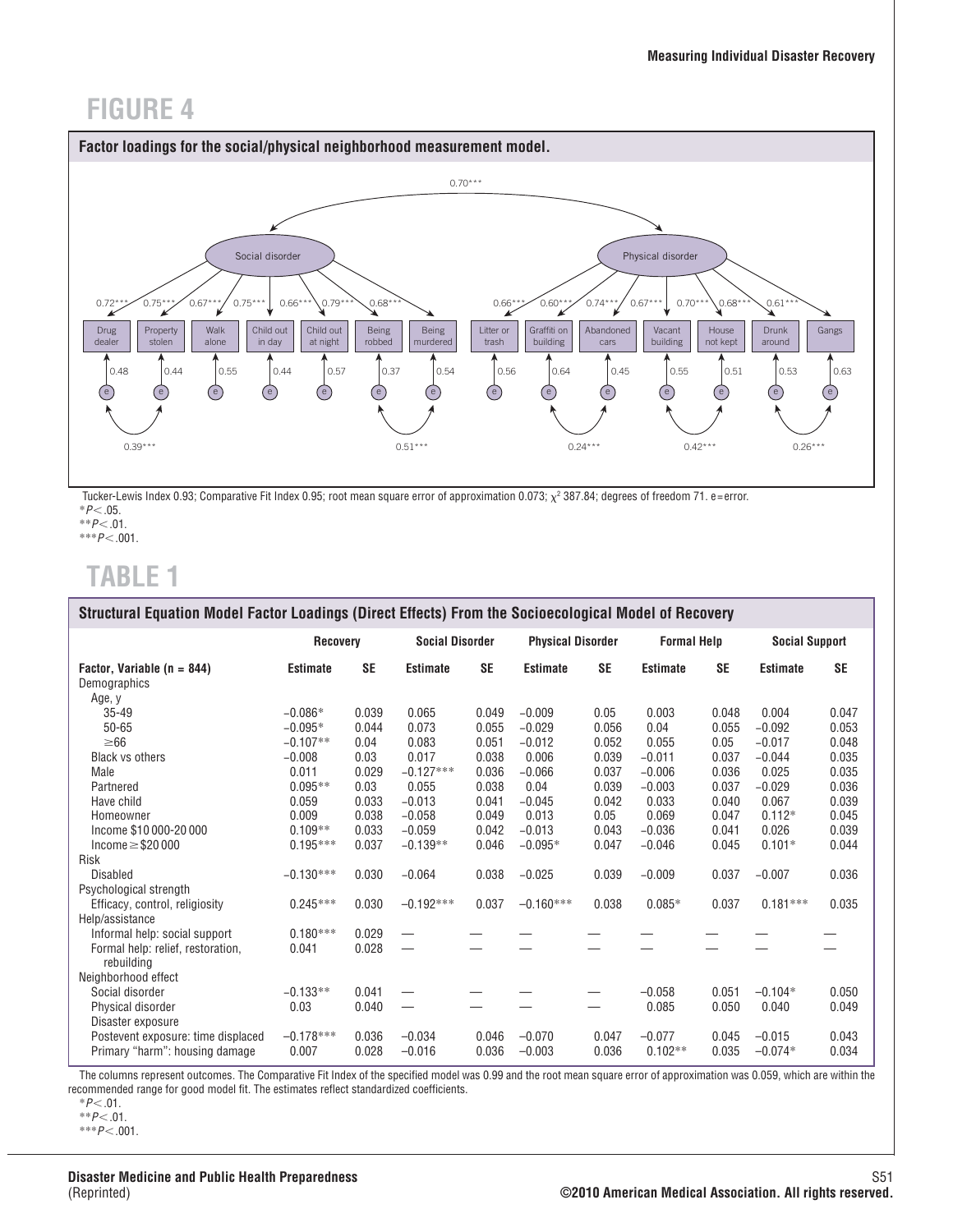#### **Measuring Individual Disaster Recovery**

Results from the structural equation model showed excellent fit (CFI 0.99 and RMSEA 0.059). These indices validate the statistical fit of the model to infer that the theorized model matches the empirical data well. With the exception of race, all of the predisposing variables (listed on the left in Figure 1) had significant effects on recovery (Tables 1 and 2). Recovery, as measured by the recovery factor, increased by approximately 0.1 with each categorical increase in income (referenced against households with annual income<\$10000). There was an additional indirect benefit of 0.03 among people in the highest income group ( $>\$20 000$ ) through social support and social disorder. Psychological strength had the strongest direct effect on recovery; every unit increase in psychological strength led to a 0.25-U increase in recovery. Indirectly, psychological strength increased recovery an additional 0.06 via social support and social disorder. Living with a partner directly improved recovery by 0.1, whereas indirect improvements were observed for homeownership at the time of the hurricane through social support and male

# **TABLE 2**

gender via social disorder. Children living in the household did not have significant direct or indirect effects, but the total effect on recovery was positive  $(0.07; P < .05)$ .

Age and disability had negative direct effects on recovery. Compared to the youngest group, ages 18 to 34 years, people in older age groups had recovery scores approximately 0.1 lower. The upper middle-age group (50-65 years) had a small, negative, indirect effect as well; however, the effect was not significantly due to social support, formal help, social disorder, or physical disorder. Disability had the strongest negative effect on recovery, decreasing it by  $0.13$  ( $P < .001$ ).

Each of the 3 independent factors in the socioecological model disaster exposure/harms, neighborhood characteristics, and help—significantly affected recovery (Tables 1 and 2). Disaster exposure had a negative effect on recovery, decreasing it by  $0.18$  ( $P$ <.001), with longer time displaced and indirectly by

| Standardized Total, Total Indirect, Specific Indirect, and Direct Effects on Recovery |                                         |                                                         |                        |                  |                                                                 |                                   |                               |  |  |  |
|---------------------------------------------------------------------------------------|-----------------------------------------|---------------------------------------------------------|------------------------|------------------|-----------------------------------------------------------------|-----------------------------------|-------------------------------|--|--|--|
|                                                                                       |                                         |                                                         | <b>Indirect Effect</b> |                  |                                                                 |                                   |                               |  |  |  |
| Factor, Variable ( $n = 844$ )                                                        | <b>Total Effect,</b><br>Total, Est (SE) | <b>Direct Effect,</b><br>Total, Est (SE)                | Total,<br>Est (SE)     | Est (SE)         | Social Disorder, Physical Disorder, Social Support,<br>Est (SE) | Est (SE)                          | Formal Help,<br>Est (SE)      |  |  |  |
| Predisposing demographics<br>Age, y                                                   |                                         |                                                         |                        |                  |                                                                 |                                   |                               |  |  |  |
| $35 - 49$                                                                             | $-0.095*$ (0.040)                       | $-0.086*(0.039)$                                        | $-0.010(0.011)$        | $-0.009(0.007)$  | 0.000(0.002)                                                    | 0.001(0.008)                      | 0.000(0.002)                  |  |  |  |
| $50 - 65$                                                                             | $-0.122**$ (0.045)                      | $-0.095*$ (0.044)                                       | $-0.027*(0.013)$       | $-0.010(0.008)$  | $-0.001(0.002)$                                                 | $-0.017(0.010)$                   | 0.002(0.003)                  |  |  |  |
| $\geq 66$                                                                             | $-0.121**$ (0.041)                      | $-0.107**$ (0.040)                                      | $-0.014(0.012)$        | $-0.011(0.008)$  | 0.000(0.002)                                                    | $-0.003(0.009)$                   | 0.002(0.003)                  |  |  |  |
| Black vs others                                                                       | $-0.018(0.031)$                         | $-0.008(0.030)$                                         | $-0.011(0.008)$        | $-0.002(0.005)$  | 0.000(0.001)                                                    | $-0.008(0.007)$                   | 0.000(0.002)                  |  |  |  |
| Male                                                                                  | 0.032(0.030)                            | 0.011(0.029)                                            | $0.021*$ (0.009)       | $0.017*$ (0.007) | $-0.002(0.003)$                                                 | 0.005(0.006)                      | 0.000(0.001)                  |  |  |  |
| Partnered                                                                             | $0.083**$ (0.031)                       | $0.095**$ (0.030)                                       | $-0.012(0.008)$        | $-0.007(0.006)$  | 0.001(0.002)                                                    | $-0.005(0.006)$                   | 0.000(0.002)                  |  |  |  |
| Have child                                                                            | $0.073*$ (0.034)                        | 0.059(0.033)                                            | 0.014(0.009)           | 0.002(0.006)     | $-0.001(0.002)$                                                 | 0.012(0.007)                      | 0.001(0.002)                  |  |  |  |
| Homeowner                                                                             | 0.041(0.039)                            | 0.00(0.038)                                             | $0.033*$ (0.011)       | 0.00(0.007)      | 0.00(0.002)                                                     | 0.020(0.009)                      | 0.003(0.003)                  |  |  |  |
| Income \$10 000-20 000                                                                | $0.120***(0.034)$                       | $0.109**$ (0.033)                                       | 0.012(0.009)           | 0.008(0.006)     | 0.000(0.001)                                                    |                                   | $0.005(0.007) -0.001(0.002)$  |  |  |  |
| Income $\geq$ \$20 000                                                                | $0.229***$ (0.037)                      | $0.195***(0.037)$                                       | $0.034**$ (0.011)      | $0.018*(0.008)$  | $-0.003(0.004)$                                                 | $0.018*$ (0.008) $-0.002$ (0.002) |                               |  |  |  |
| Disability                                                                            |                                         |                                                         |                        |                  |                                                                 |                                   |                               |  |  |  |
| <b>Disabled</b>                                                                       | $-0.123***(0.031)$                      | $-0.130***(0.030)$                                      | 0.007(0.008)           | 0.009(0.006)     | $-0.001(0.002)$                                                 | $-0.001(0.006)$                   | 0.000(0.002)                  |  |  |  |
| Psychological strength                                                                |                                         |                                                         |                        |                  |                                                                 |                                   |                               |  |  |  |
| Efficacy, control, religiosity                                                        | $0.305***(0.029)$                       | $0.245***$ (0.030) $0.059***$ (0.011) $0.026**$ (0.009) |                        |                  | $-0.005(0.007)$                                                 | $0.033***(0.008)$                 | 0.003(0.003)                  |  |  |  |
| Exposure                                                                              |                                         |                                                         |                        |                  |                                                                 |                                   |                               |  |  |  |
| <b>Disaster</b>                                                                       |                                         |                                                         |                        |                  |                                                                 |                                   |                               |  |  |  |
| Postevent exposure: time<br>displaced                                                 | $-0.182***(0.037)$                      | $-0.178***$ (0.036)                                     | $-0.003(0.010)$        | 0.005(0.006)     | $-0.002(0.003)$                                                 | $-0.003(0.008) -0.003(0.003)$     |                               |  |  |  |
| Primary "harm": housing<br>damage                                                     | 0.000(0.029)                            | 0.007(0.028)                                            | $-0.007(0.009)$        | 0.002(0.005)     | 0.000(0.001)                                                    | $-0.013*(0.006)$                  | 0.004(0.003)                  |  |  |  |
| <b>Mediators</b>                                                                      |                                         |                                                         |                        |                  |                                                                 |                                   |                               |  |  |  |
| Help/assistance                                                                       |                                         |                                                         |                        |                  |                                                                 |                                   |                               |  |  |  |
| Informal help: social<br>support                                                      | $0.180**$ (0.029)                       | $0.180**$ (0.029)                                       |                        |                  |                                                                 |                                   |                               |  |  |  |
| Formal help: relief,<br>restoration, rebuilding                                       | 0.041(0.028)                            | 0.041(0.028)                                            |                        |                  |                                                                 |                                   |                               |  |  |  |
| Neighborhood effect                                                                   |                                         |                                                         |                        |                  |                                                                 |                                   |                               |  |  |  |
| Social disorder                                                                       | $-0.154***$ (0.042)                     | $-0.133**$ (0.041)                                      | $-0.021*(0.010)$       |                  |                                                                 | $-0.019(0.009) -0.002(0.003)$     |                               |  |  |  |
| Physical disorder                                                                     | 0.040(0.041)                            | 0.030(0.040)                                            | 0.011(0.009)           |                  |                                                                 |                                   | $0.007(0.009)$ $0.003(0.003)$ |  |  |  |

The Comparative Fit Index of the specified model was 0.99 and the root mean square error of approximation was 0.059, which are within the recommended range for good model fit. The estimates (Est) reflect standardized coefficients.

 $*P$ .01

 $*$ *\*P*<.01.

\*\*\**P*.001.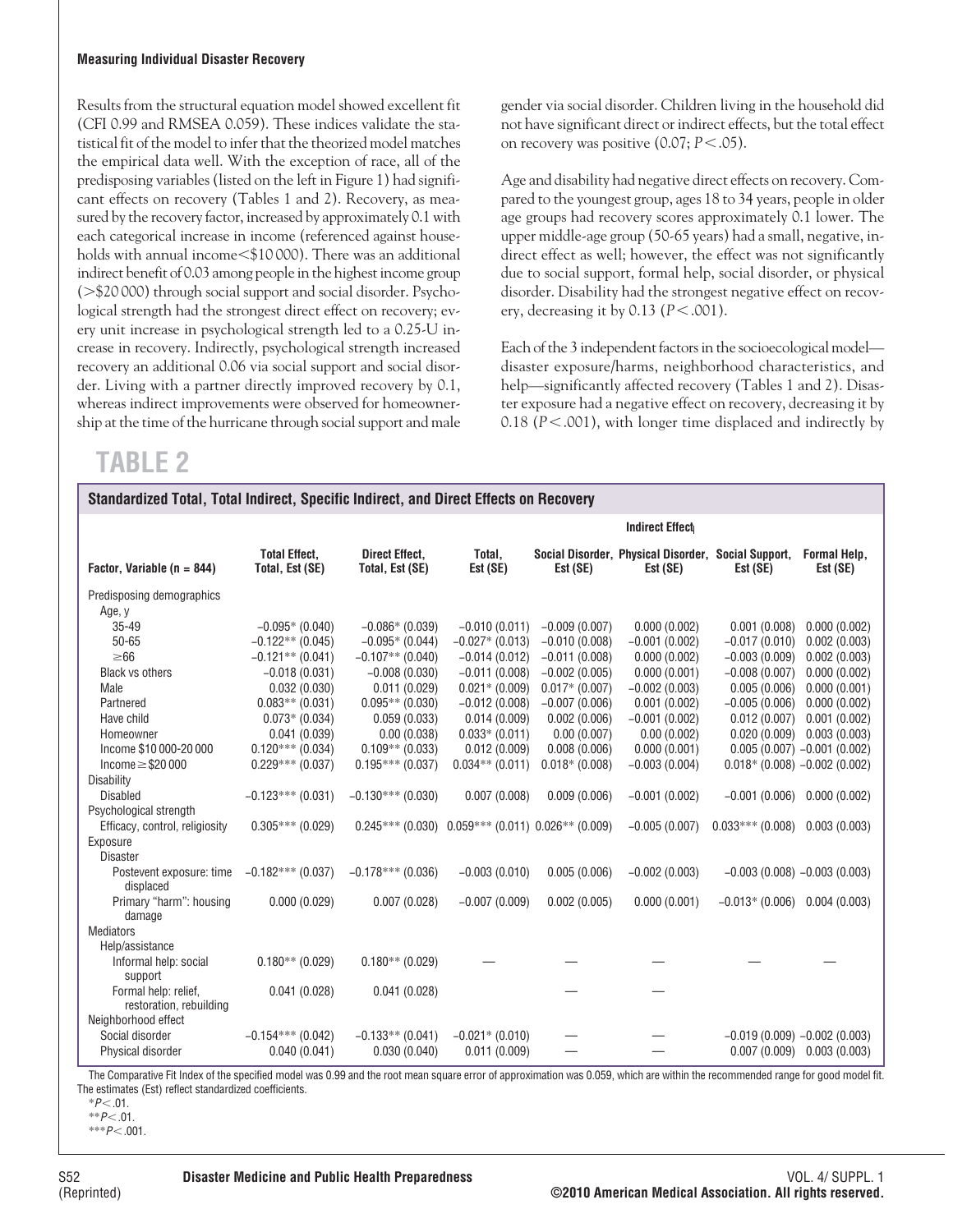0.01 ( $P < .05$ ) due to housing damage lowering social support. Neighborhood social disorder decreased recovery directly by 0.13  $(P<.01)$  and indirectly by 0.02 ( $P<.05$ ), primarily through reducing social support. Physical disorder had no significant effect on recovery. Informal help, measured by social support, significantly improved recovery by  $0.18$  ( $P < .001$ ), whereas formal help was not significant.

### **COMMENT**

Recovery has been studied traditionally as a unidimensional factor without taking into account the multiple systems that characterize change in an individual after a disaster. The present study combined 5 dimensions—housing stability, economic stability, good physical health, good mental health, and social role adaptability—into a single multidimensional factor that encompassed the foundations of recovery and investigated factors that may be involved in the pathway to recovery. Exposure to the disaster, neighborhood effects, and perceived and received help potentially affect an individual's recovery. Furthermore, the role of psychological strength and measures of risk such as disability can be moderators that influence a multitude of pathways. In short, the system of recovery is complex, with numerous factors that may require simultaneous examination. The socioecological model of recovery bridges these ideas into a single framework, and this study makes an unprecedented attempt at modeling these factors.

The method of analysis undertaken by this study has 2 components: developing a comprehensive operational measure that takes into account the 5 dimensions of recovery and a model that evaluates factors that influence this construct through multiple pathways and systems. As the results showed, the statistical fit of the measures developed exhibited excellent fit, which establishes inferences on the reliability and validity of the recovery measure we proposed. Furthermore, the fit of the structural equation model that incorporates the direct and indirect effects also showed good fit, adding to the finding that the socioecological model of recovery as a whole explains the empirical data well. These measures of model fit are meaningful because they provide an indication of whether the proposed model can appropriately account for theories applied in previous studies.

In addition to generating measures of model fit, the methodological framework provided a more robust method of analyzing the relation between factors, because the impact of a variable on recovery can be partitioned into its direct and indirect effects. This is important because significant indirect effect means that there are other mediating factors that channel the variability of a factor. Among sociodemographic factors that influenced recovery, we found that being of a younger age, having a higher household income, being partnered, and having a child had a significant and positive direct effect on recovery. The direct effect of homeownership on recovery was insignificant, but its indirect effect was significantly characterized by the mediating effect of social support, an informal mechanism of help. Psychological strength has both direct and indirect effects on recovery; its positive effect is mediated by both social support and social disorder to increase its total effect on recovery. The indirect effects of the mediating variables were also noteworthy. For example, the total effect of social disorder on recovery was created as a result of combinations of its direct effect and the indirect effect channeled via social support. It should be noted here that mediating factors such as neighborhood effects and help are external forces that can aid an individual's recovery; they have policy implications that can alleviate the effect of the disaster and expedite recovery.

### **CONCLUSIONS**

Clearly, what we measure influences to what we attend. If the measure of recovery is the number of homes rebuilt in a community or the number of jobs restored, then construction and employment will be the primary foci of planners' attention. The present analysis presents a more nuanced recovery measure, and one that suggests that social processes such as the restoration of an individual's social support network, his or her capacity to recreate positive social interactions within the family, and even the resumption of a neighborhood's social order are critically important to an individual's recovery. Attending to these processes is far more complicated than resurrecting critical infrastructure, but they may be vitally important if public priorities include the recovery of individuals after a disaster.

Although this model has been developed to test disaster recovery at an individual level, it may also have value in estimating community-level recovery. Contrasting population levels of housing and economic security and physical and mental health before and after a disaster—available as secondary data from census and ongoing population surveys such as the Behavioral Risk Factor Survey and the National Health Interview Study may offer clues to a community's long-term recovery. With the clues come many limitations: it may take years to collect the necessary population data, the smallest geographic units for analysis may be county-level units, and there may be significant selection biases of the population surveyed postdisaster. This postdisaster population may represent one with greater advantages or access to resources, particularly if the less advantaged have been permanently displaced. Furthermore, 1 central element of this proposed recovery measure, social role adaptation, is not routinely collected in population surveys.

Despite such limitations, validated measures of individual recovery can be used to test community-level proxy measures. One of the long-standing weaknesses of the social vulnerability literature<sup>1</sup> has been its inability to validate the relation of its objectively drawn measures to clear outcomes. This subjective recovery measure could provide such a test. Once validated, these community-level proxy measures could be used to explore recovery after an event and to predict recovery before the occurrence of an event, when mitigation and preparedness efforts could be deployed to their greatest effect.